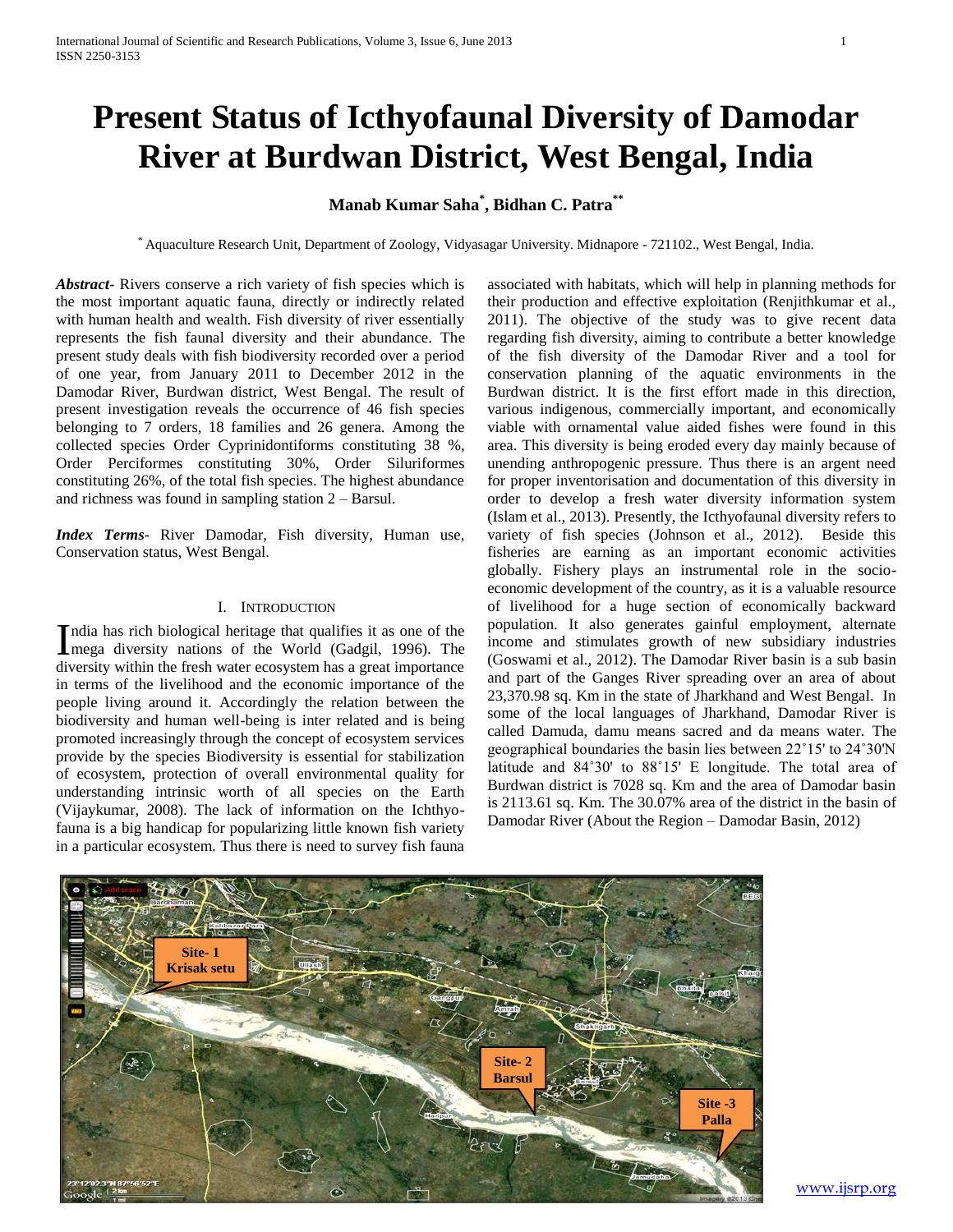

**Figure 1: Google image of River Damoder basin (with 3 study site) at Burdwan district, West Bengal.**

**Figure 2, 2.A: Google image & normal image of River Damoder basin at Krisak setu.**



**Figure 3, 3.A: Google image & normal image of River Damoder basin at Barsul, Burdwan district.**



**Figure 4, 4.A: Google image & normal image of River Damoder basin at Palla, Burdwan district.**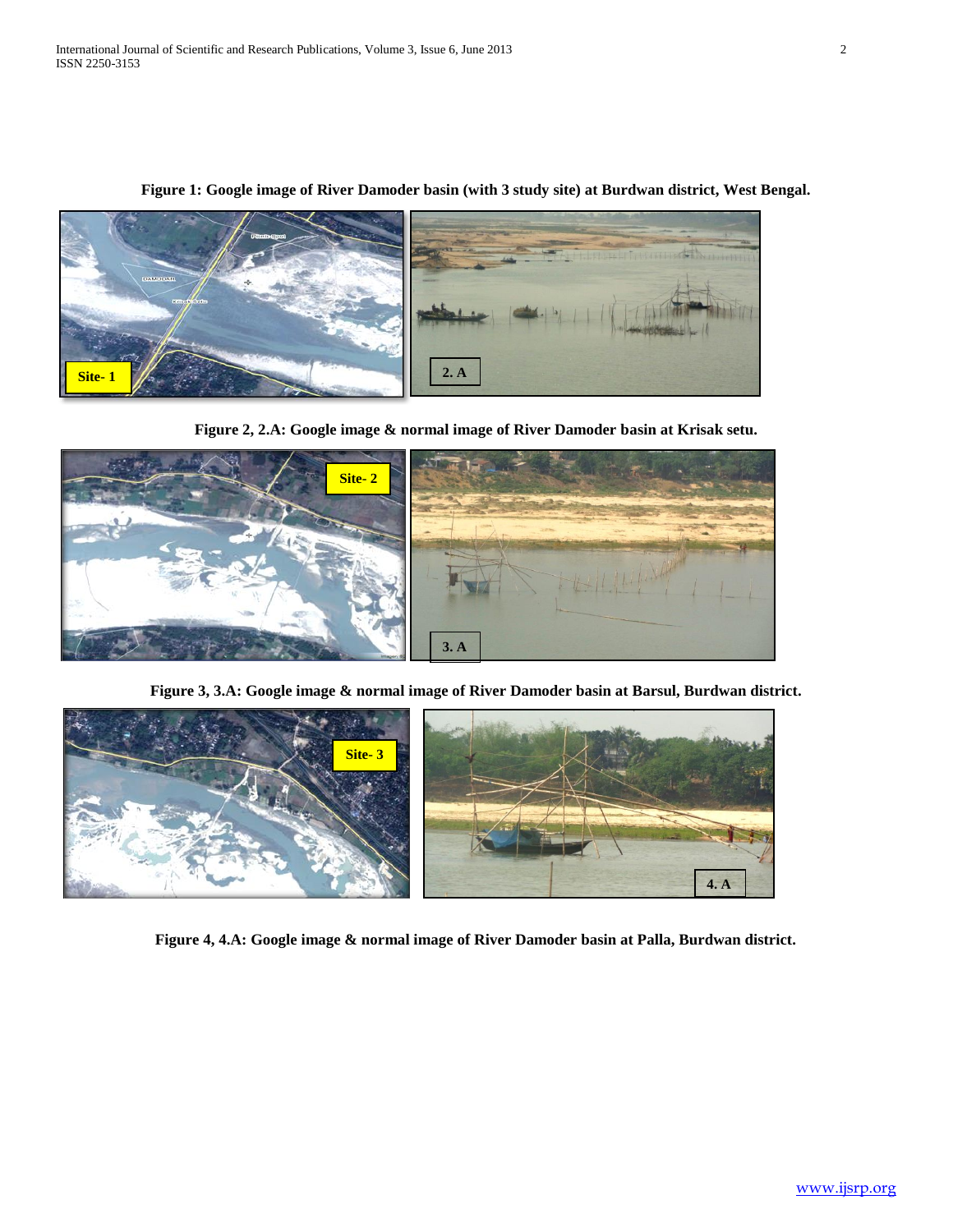## II. MATERIALS AND METHODS

### **Table 1: Details of study site.**

| S1.<br>No. | Name of the sampling station | Latitude and longitude of the sampling station | Distance(Km.) |
|------------|------------------------------|------------------------------------------------|---------------|
|            | Krisak setu                  | 23°12'44.82" North / 87°51'2.75" East          | 13.6          |
|            | Barsul                       | 23°10'10.51" North / 87°58'0.046" East         |               |
|            | Palla                        | 23°9'37.45" North / 87°'59'0.082" East         | 3.46 م        |

 **Collection of Fish samples:** Fish samples were collected from various sampling sites under each sampling station and much other valuable information were collected from the local fisherman and resident adjacent to the selected sites of Damodar River. Fishing was carried out with the help of local fishers using gill net, cast net, drag net, scoop net including hooks and lines (Bose et al., 2013). The samples were photographed, immediately prior to preservation as formalin decolorizes the fish colour on long preservation. Various observation were also carried out if the water was clear, to understand the distribution of fish species.

**Preservation:** As soon as the small fishes were collected they were directly placed in a wide mouth jar having 2 liter capacity with 8% formalin solution (Bagra, 2010). Separated jar was used for preserving individual species and brought to the laboratory for identification.

 **Identification:** The samples were identified based on keys for fishes of the Indian subcontinent (Day, 1996; Talwar and Jhingran, 1991) classification were carried out on lines of (Jayaram, 1999). In addition various morphological characters, shape, colors etc were recorded. The IUCN red list of threatened species was followed to assign the conservation status. The species richness was simply estimated by variety of fish species in 3 different sampling stations. Species diversity was calculated by Simpson's Index of Diversity:

$$
D = \frac{\sum n(n-1)}{N(N-1)}
$$
 Simpson's Index of

Diversity =  $(1 – D)$ .

## III. RESULT AND DISCUSSION

So far as the Icthyofaunal diversity is concerned during the present study 46 species of fishes belonging to7 Order, 18 families and 26 genera were recorded over a period of one year, from January 2011 to December 2012. Among the collected species Order Cyprinidontiforms constituting 38 %, Order Perciformes constituting 30%, Order Siluriformes constituting 26%, of the total fish species. The highest abundance and richness was found in sampling site- 2– Barsul. The maximum species richness (44) was recorded in site- 1 and low species richness (36) was recorded in site-2. The highest diversity value (0.97) in site-2, with the maximum abundance was recorded. The low diversity value was (0.95) in site- 3. Habitat loss and environmental degradation has seriously affected the fish fauna. Recent data regarding fish diversity of the study site, aiming to contribute a better knowledge of the fish diversity and a tool for conservation planning of aquatic environments in this region. To maintain fish biodiversity has an immense importance as it is not always possible to identify individual species critically to sustain aquatic ecosystem (Vijaykumar et al., 2008).

**Table 2: Species richness, species abundance, and Biodiversity index of Damodar River near Burdwan district.**

| Name of the study site            | <b>Species</b><br>richness | species abundance | <b>Diversity index</b> |
|-----------------------------------|----------------------------|-------------------|------------------------|
| 1. sampling station – Krisak setu | 44                         | 123               | 0.96                   |
| 2. sampling station – Barsul      | 36                         | 108               | 0.97                   |
| 3. sampling station – Palla       | 39                         | 96                | 0.95                   |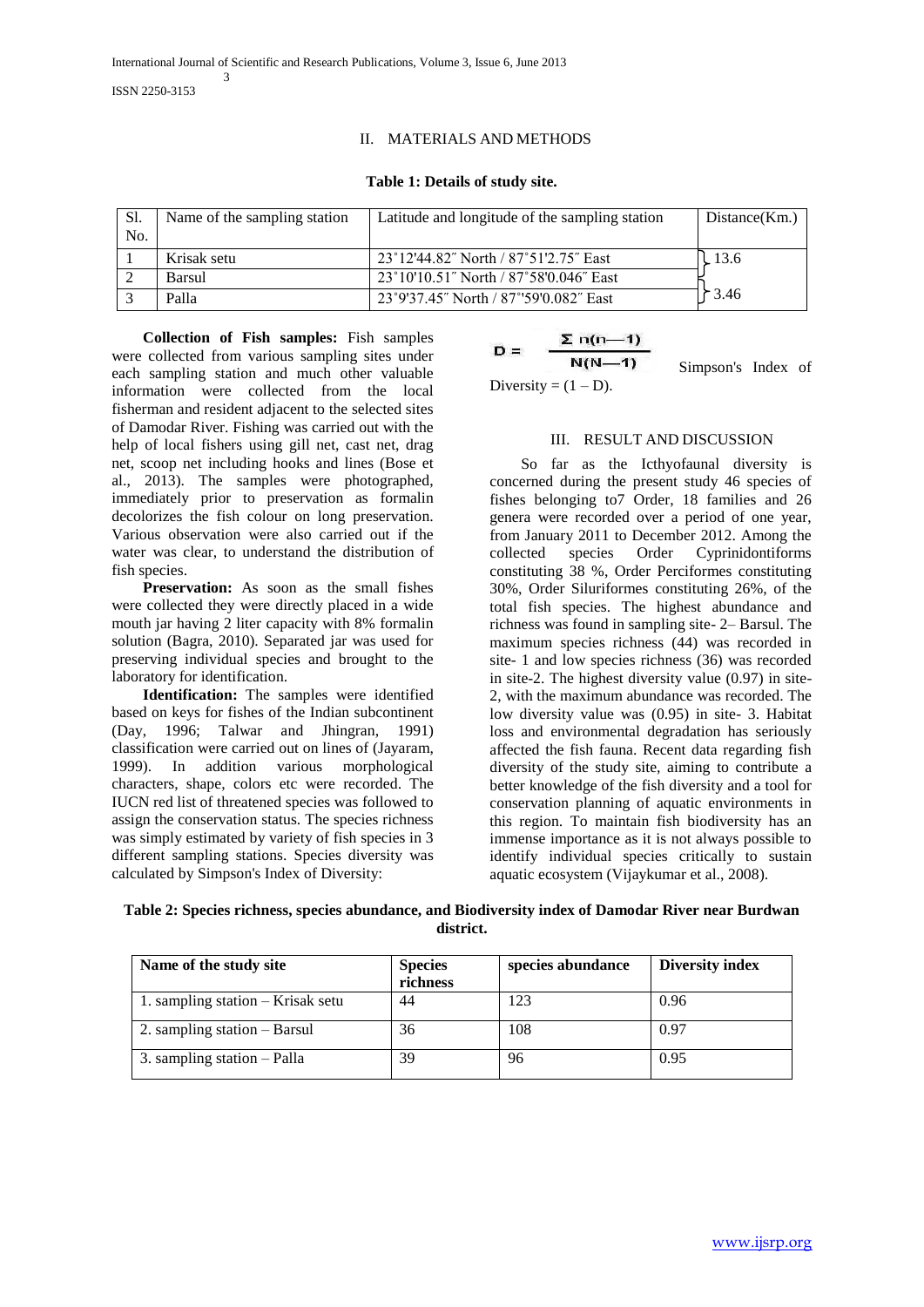**Table 3: Fish species their local name, population status, Human use, feeding habit and conservation status in Damodar River near Burdwan district.**

|                     | Family        |            |                            |                   |                 | Population |                           |                      |                 | Abundance       |                 |                 |  |
|---------------------|---------------|------------|----------------------------|-------------------|-----------------|------------|---------------------------|----------------------|-----------------|-----------------|-----------------|-----------------|--|
| Order               |               | Sl.<br>No. | <b>Scientific Name</b>     | <b>Local Name</b> | <b>IUCN</b>     |            | Human Use                 | <b>Feeding habit</b> | Site 1          | Site 2          | Site 3          | Total           |  |
| <b>Beloniformes</b> | Belonidae     | 1.         | Xenentodon cancila         | Kakia             | LC              | DE         | Ornamental<br>Commercial  | Omnivore             | 02              | $00\,$          | 01              | 03              |  |
|                     | Aplocheilidae | 2.         | Aplocheilus panchax        | Kanpona           | <b>DD</b>       | <b>UN</b>  | Commercial                | Herbivore            | 00              | 02              | 00              | 02              |  |
|                     |               | 3.         | Amblypharyngodon mola      | Mourola           | LC              | <b>ST</b>  | Ornamental<br>Commercial  | Herbivore            | 03              | 01              | 01              | 05              |  |
|                     |               | 4.         | Danio devario              | Techokha          | $\overline{LC}$ | ST         | Ornamental                | Herbivore            | $\overline{15}$ | $\overline{12}$ | $\overline{05}$ | $\overline{32}$ |  |
|                     |               | 5.         | Danio rerio                | Techokha          | <b>NT</b>       | $\rm DE$   | Ornamental                | Herbivore            | 08              | $\overline{09}$ | $\overline{05}$ | $\overline{22}$ |  |
|                     |               | 6.         | Puntius ticto              | Punti             | LC              | $\rm DE$   | Ornamental<br>Commercial  | Herbivore            | 24              | 35              | 25              | 84              |  |
|                     |               | 7.         | Puntius sophore            | Punti             | LC              | <b>UN</b>  | Ornamental<br>Commercial  | Herbivore            | 14              | 19              | 11              | $44\,$          |  |
|                     |               | 8.         | Puntius phutunio           | Punti             | LC              | <b>UN</b>  | Ornamental<br>Commercial  | Herbivore            | 05              | 02              | $00\,$          | $07\,$          |  |
| Cyprinidontiforms   | Cyprinidae    | 9.         | Puntius conchonius         | Punti             | VU              | <b>ST</b>  | Ornamental<br>Commercial  | Herbivore            | 09              | 05              | 02              | 16              |  |
|                     |               | 10.        | Salmostoma bacalia         | Chela             | $\overline{LC}$ | ST         | Commercial                | Herbivore            | 09              | 04              | $\overline{02}$ | $\overline{15}$ |  |
|                     |               | 11.        | Labeo calbasu              | Kalbose           | LC              | ST         | Ornamental<br>Commercial  | Herbivore            | $00\,$          | 05              | 01              | 06              |  |
|                     |               | 12.        | Labeo bata                 | Bata              | $\overline{LC}$ | <b>UN</b>  | Aquaculture<br>Commercial | Herbivore            | 05              | 09              | 06              | $\overline{20}$ |  |
|                     |               | 13.        | Labeo rohita               | Rui               | LC              | <b>UN</b>  | Aquaculture<br>Commercial | Herbivore            | $\overline{02}$ | 05              | $\overline{09}$ | $\overline{16}$ |  |
|                     |               | 14.        | Cirrhinus mrigala          | Mrigel            | LC              | <b>ST</b>  | Commercial<br>Aquaculture | Omnivore             | 05              | $00\,$          | 06              | 15              |  |
|                     |               | 15.        | Catla catla                | Katla             | NE              | <b>UN</b>  | Aquaculture<br>Commercial | Herbivore            | 08              | 06              | 01              | $\overline{15}$ |  |
|                     |               | 16.        | Amblypharyngodon mola      | Mourola           | LC              | <b>ST</b>  | Commercial                | Herbivore            | 35              | 31              | 25              | 91              |  |
|                     | Cobitidae     | 17.        | Lepidocephalichthys guntea | Guntey            | $\overline{LC}$ | <b>UN</b>  | Ornamental<br>Commercial  | Omnivore             | 01              | 04              | 06              | $\overline{11}$ |  |
| Clupeiformes        | Clupeidae     | 18.        | Gudusia chapra             | Khaira            | LC              | DE         | Commercial                | Herbivore            | 15              | 09              | 12              | 36              |  |
| Osteoglossiformes   | Notopteridae  | 19.        | Notopterus chitala         | Chital            | EN              | <b>UN</b>  | Ornamental<br>Commercial  | Omnivore             | 05              | $00\,$          | 01              | $\overline{06}$ |  |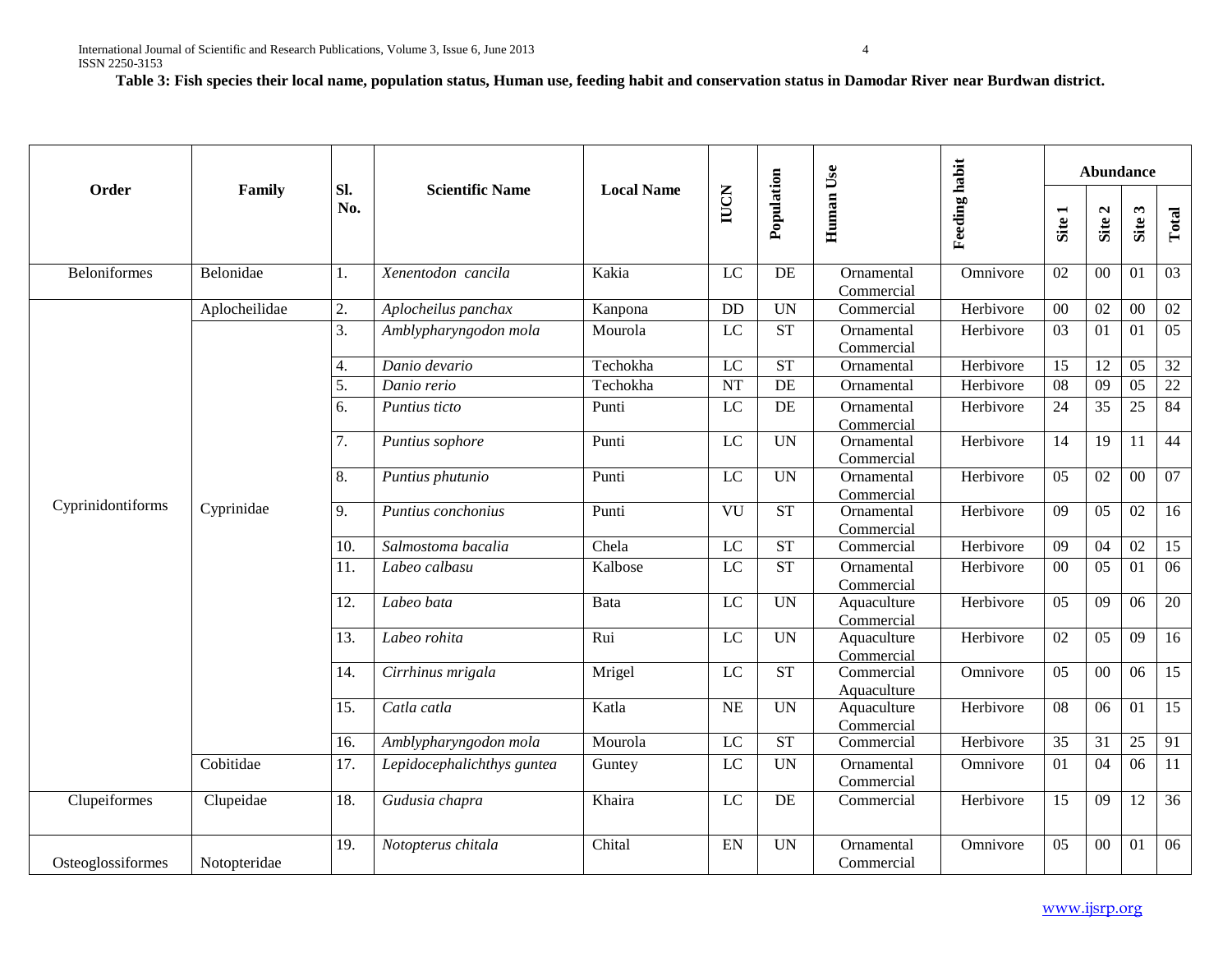|              |               | 20.               | Notopterus notopterus   | Pholui       | $\rm LC$        | DE                       | Ornamental<br>Aquaculture | Carnivore | 01              | 05              | 02              | $\overline{08}$ |
|--------------|---------------|-------------------|-------------------------|--------------|-----------------|--------------------------|---------------------------|-----------|-----------------|-----------------|-----------------|-----------------|
|              | Ambassidae    | 21.               | Chanda ranga            | Chanda       | $\rm NE$        | $\rm DE$                 | Ornamental<br>Commercial  | Omnivore  | 02              | 06              | $\overline{02}$ | 10              |
|              |               | 22.               | Chanda nama             | Chanda       | $\rm LC$        | $\ensuremath{\text{UN}}$ | Ornamental<br>Commercial  | Omnivore  | 09              | 05              | 04              | 18              |
| Perciformes  | Channidae     | 23.               | Channa punctata         | Lata         | $\rm LC$        | $\overline{UN}$          | Ornamental<br>Aquaculture | Carnivore | 19              | 14              | 24              | 57              |
|              |               | 24.               | Channa marulias         | Sal          | $\rm LC$        | <b>UN</b>                | Ornamental<br>Aquaculture | Carnivore | 05              | $\overline{00}$ | $\overline{03}$ | $\overline{08}$ |
|              |               | 25.               | Channa gachua           | Chang        | $\rm LC$        | <b>UN</b>                | Ornamental<br>Commercial  | Carnivore | 05              | 02              | $00\,$          | 07              |
|              |               | 26.               | Channa striatus         | Sol          | NE              | $\overline{UN}$          | Ornamental<br>Commercial  | Carnivore | $\overline{01}$ | $\overline{03}$ | $\overline{01}$ | 05              |
|              | Gobiidae      | 27.               | Glossogobius giuris     | Bele         | LC              | DE                       | Ornamental<br>Commercial  | Omnivore  | $\overline{09}$ | $\overline{18}$ | $\overline{12}$ | $\overline{39}$ |
|              | Nandidae      | 28.               | Nandus nandus           | <b>Bheda</b> | $\overline{LC}$ | DE                       | Ornamental<br>Commercial  | Carnivore | 04              | $\overline{00}$ | 01              | $\overline{05}$ |
|              |               | 29.               | Colisa fasciata         | Khalisa      | LC              | DE                       | Ornamental                | Omnivore  | 25              | $\overline{35}$ | 30              | 90              |
|              | Osphronemidae | $\overline{30}$ . | Colisa lalia            | Khalisa      | NE              | DE                       | Ornamental                | Omnivore  | $\overline{30}$ | $\overline{25}$ | $\overline{20}$ | 75              |
|              | Bagridae      | 31.               | Mystus cavassius        | Tengra       | $\overline{LC}$ | DE                       | Commercial                | Carnivore | 25              | 10              | $\overline{19}$ | 54              |
|              |               | 32.               | Mystus aor              | Aard         | VU              | <b>ST</b>                | Ornamental<br>Commercial  | Carnivore | 12              | 06              | 09              | 27              |
|              |               | 33.               | Mystus seenghala        | Tangra       | $\rm NE$        | $\overline{UN}$          | Commercial<br>Aquaculture | Carnivore | 02              | $\overline{00}$ | $\overline{01}$ | 03              |
|              |               | 34.               | Mystus tengara          | Tangra       | $\rm LC$        | DE                       | Ornamental<br>Commercial  | Carnivore | 32              | $25\,$          | $\overline{19}$ | 76              |
| Siluriformes |               | 35.               | Mystus vittatus         | Tangra       | $\overline{LC}$ | DE                       | Ornamental<br>Commercial  | Carnivore | 12              | 21              | $\overline{13}$ | $\overline{46}$ |
|              |               | 36.               | Rita rita               | Rita         | $\overline{LC}$ | DE                       | Ornamental                | Herbivore | $\overline{03}$ | $\overline{00}$ | $\overline{00}$ | $\overline{03}$ |
|              | Clariidae     | 37.               | Clarias batrachus       | Magur        | $\rm LC$        | <b>UN</b>                | Ornamental<br>Commercial  | Carnivore | 13              | 08              | 11              | 32              |
|              | Pangasidae    | 38.               | Pungasius pungasius     | Pangus       | $\rm LC$        | DE                       | Ornamental<br>Commercial  | Omnivore  | 06              | $\overline{04}$ | $\overline{02}$ | 12              |
|              | Sisoridae     | 39.               | Bagarius bagarius       | Garua        | VU              | $\rm DE$                 | Commercial                | Herbivore | 01              | 02              | 01              | 04              |
|              | Siluridae     | 40.               | Wallago attu            | Boal         | NT              | DE                       | Commercial                | Carnivore | 02              | $\overline{00}$ | $\overline{01}$ | 03              |
|              |               | 41.               | Heteropneustes fossilis | Singi        | $\rm LC$        | <b>ST</b>                | Ornamental<br>Commercial  | Carnivore | 04              | 05              | 02              | 11              |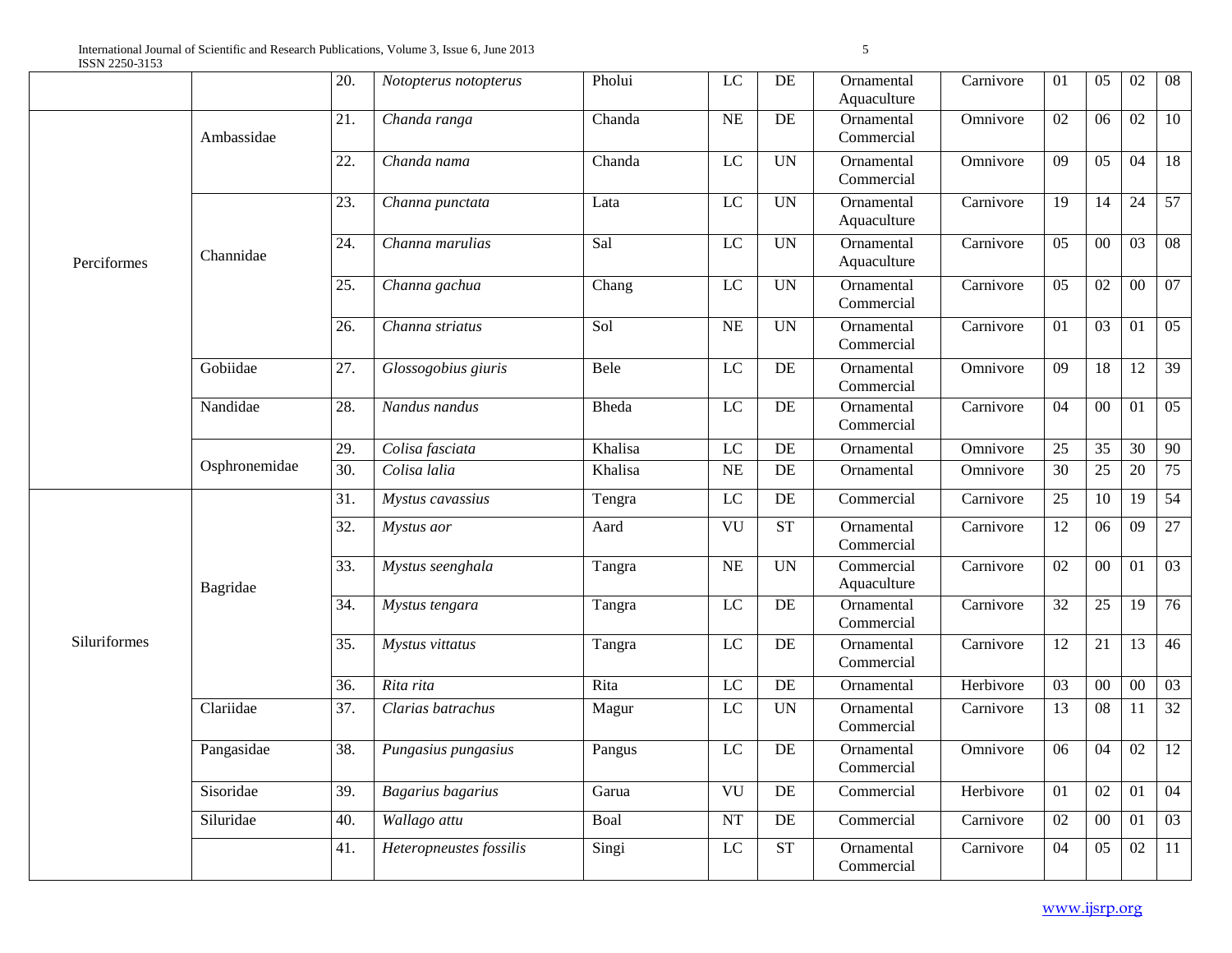| 100112200 0100  |                 | 42. | Macrognathus pancalus  | Pankal | NT        | <b>UN</b> | Ornamental               | Omnivore  | 02  | 02     | $00\,$ | -04 |
|-----------------|-----------------|-----|------------------------|--------|-----------|-----------|--------------------------|-----------|-----|--------|--------|-----|
|                 | Mastacembelidae |     |                        |        |           |           | Commercial               |           |     |        |        |     |
|                 |                 | 43. | Macrognathus aculeatum | Ban    | LC        | <b>UN</b> | Ornamental<br>Commercial | Carnivore | 01  | 02     | 00     | 03  |
|                 |                 | 44. | Macrognathus armatus   | Ban    | LC        | <b>UN</b> | Commercial               | Carnivore | 02  | $00\,$ | 01     | 03  |
| Tetradontifores | Tetraodontidae  | 45. | Tetraodon fluviatilis  | Potoka | <b>NE</b> | DE        | Ornamental               | Herbivore | 01  | 02     | $00\,$ | 03  |
|                 |                 | 46. | Tetradon cutcutia      | Tepa   | <b>NT</b> | DE        | Ornamental               | Herbivore | 02  | $00\,$ | 03     | 05  |
| <b>Total</b>    |                 |     |                        |        |           |           |                          | In.       | 448 | 300    | 1143   |     |
|                 |                 |     |                        |        |           |           | $\ddot{\bm{3}}$          |           |     |        |        |     |

1. IUCN Red list: DD: Data Deficient, LC: Least Concern, VU: Vulnerable, NE: Not Evaluated, EN: Endangered, NT: Near Threatened.

2. Population trend: DE: Decreasing, UN: Unknown, ST: Stable.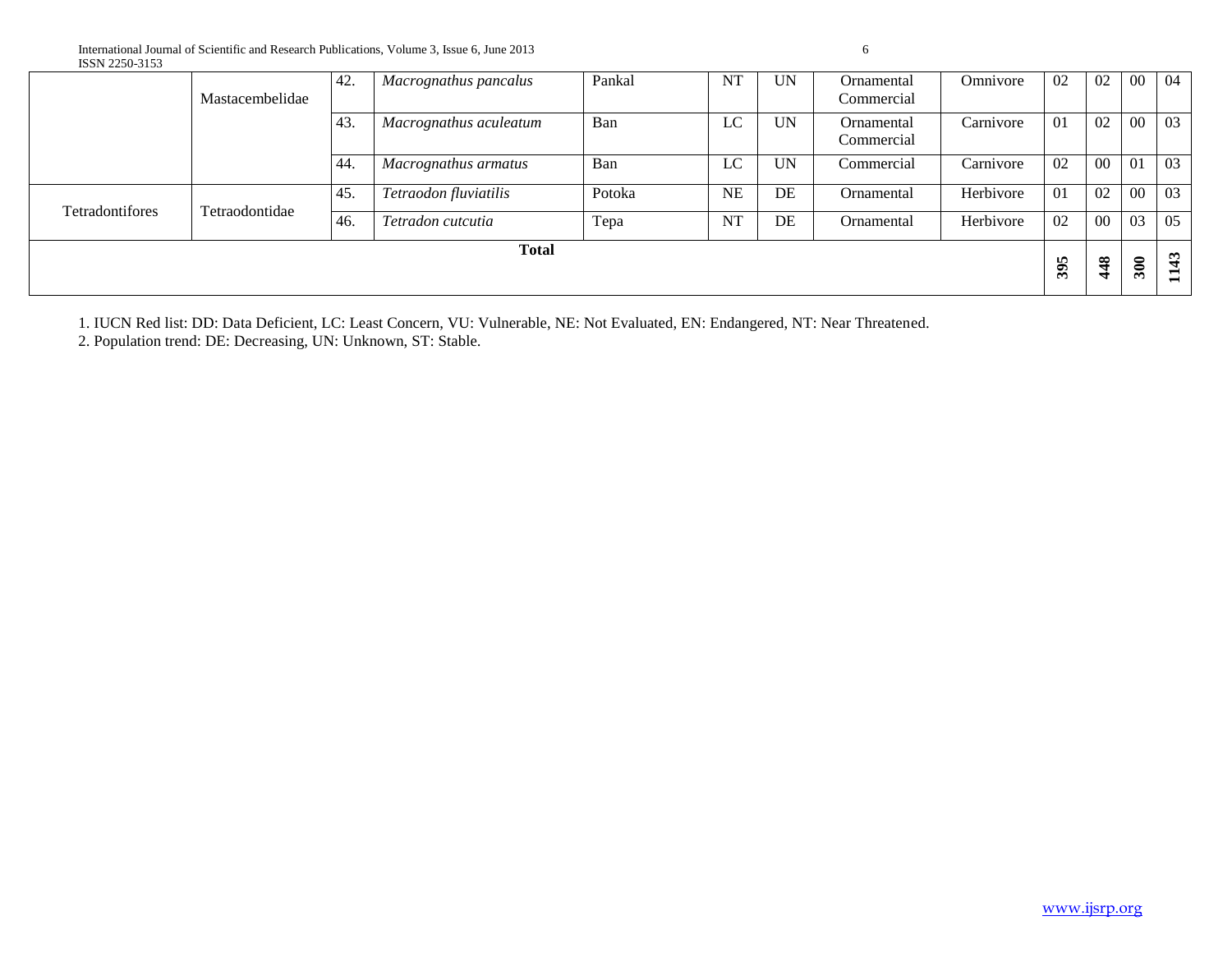

**Figure 5: Percentage representation of species at family level in the exploited fishery in River Damodar (2011-2012).**



**Figure 6: Percentage representation of species at Order level in the exploited fishery in River Damodar (2011- 2012).**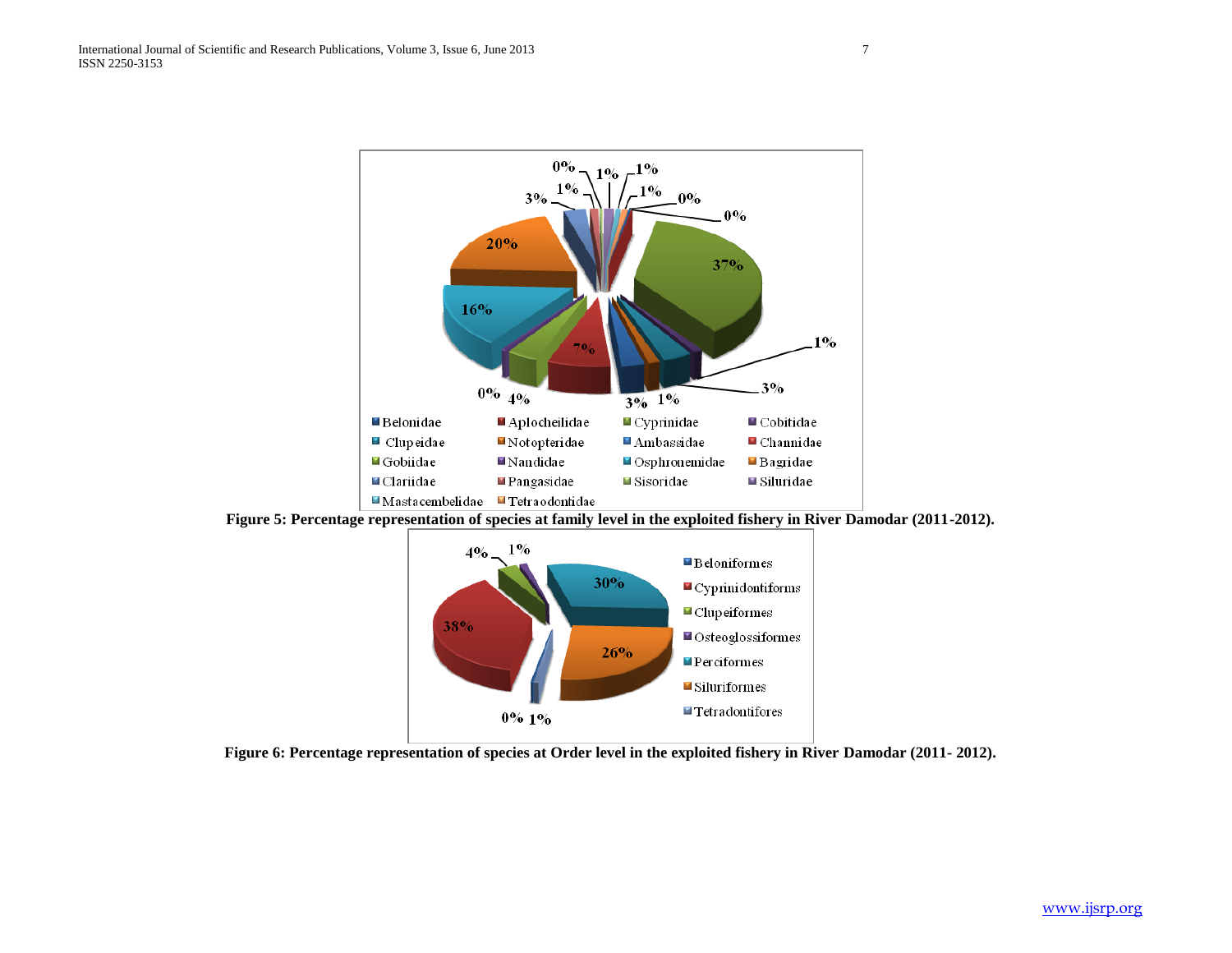

Figure 7: Percentage representation of species (error bars with percentage error) use by local fisherman at Order level in the exploited fishery River Damodar **(2011- 2012).**



**Figure 8: Percentage representation of species having Aquaculture, Commercial and ornamental value in the exploited fishery River Damodar (2011- 2012).**



**Figure 9: Percentage representation of species at family level (order- Cyprinidontiforms) in the exploited fishery in River Damodar (2011- 2012).**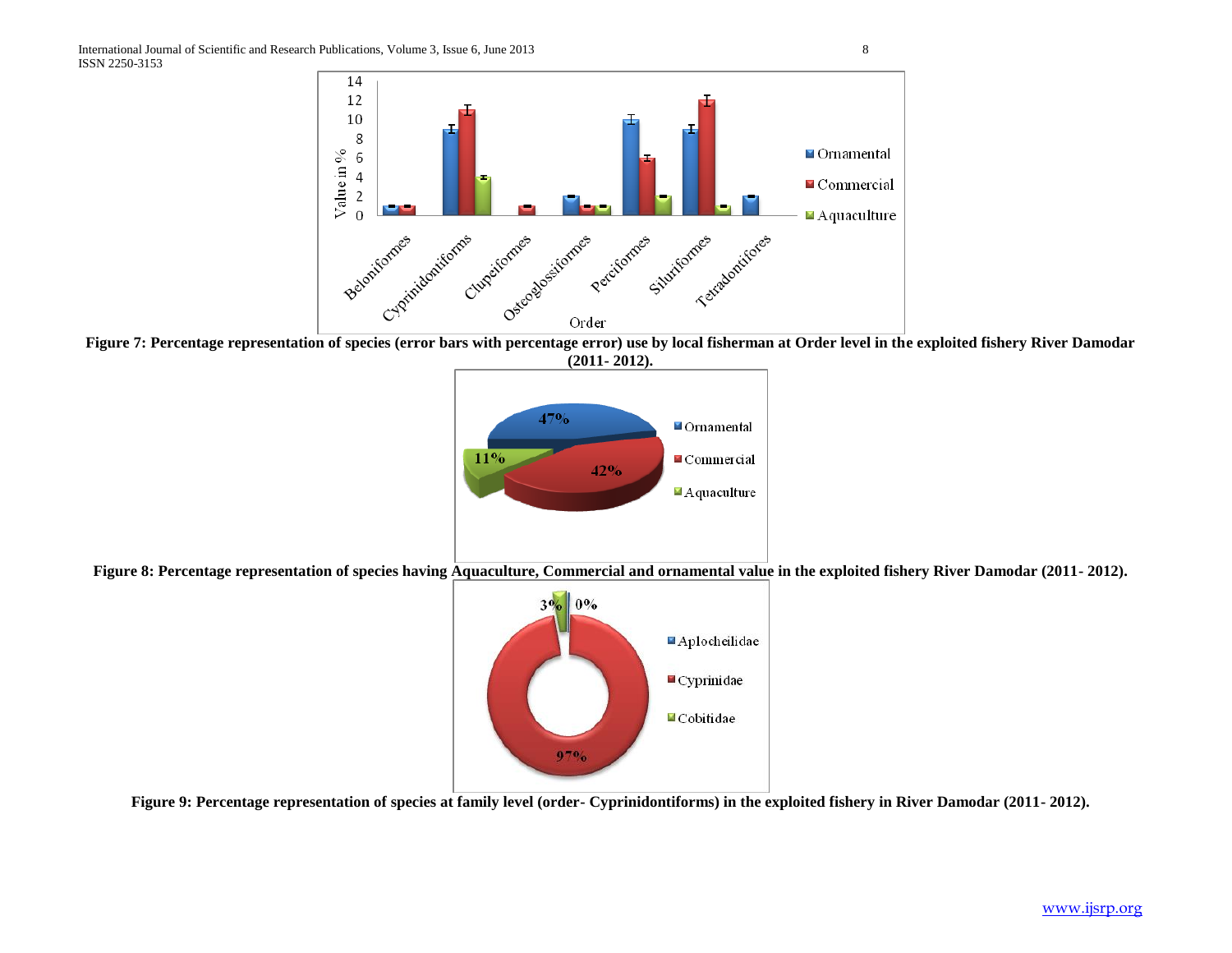

**Figure 10: Percentage representation of species at family level (order- Perciformes) in the exploited fishery in River Damodar (2011- 2012).**



**Figure 11. Percentage representation of species at family level (order- Siluriformes) in the exploited fishery in River Damodar (2011- 2012).**



**Figure 12: Biodiversity assessment of fish species in the River Pampa (2011-2012).**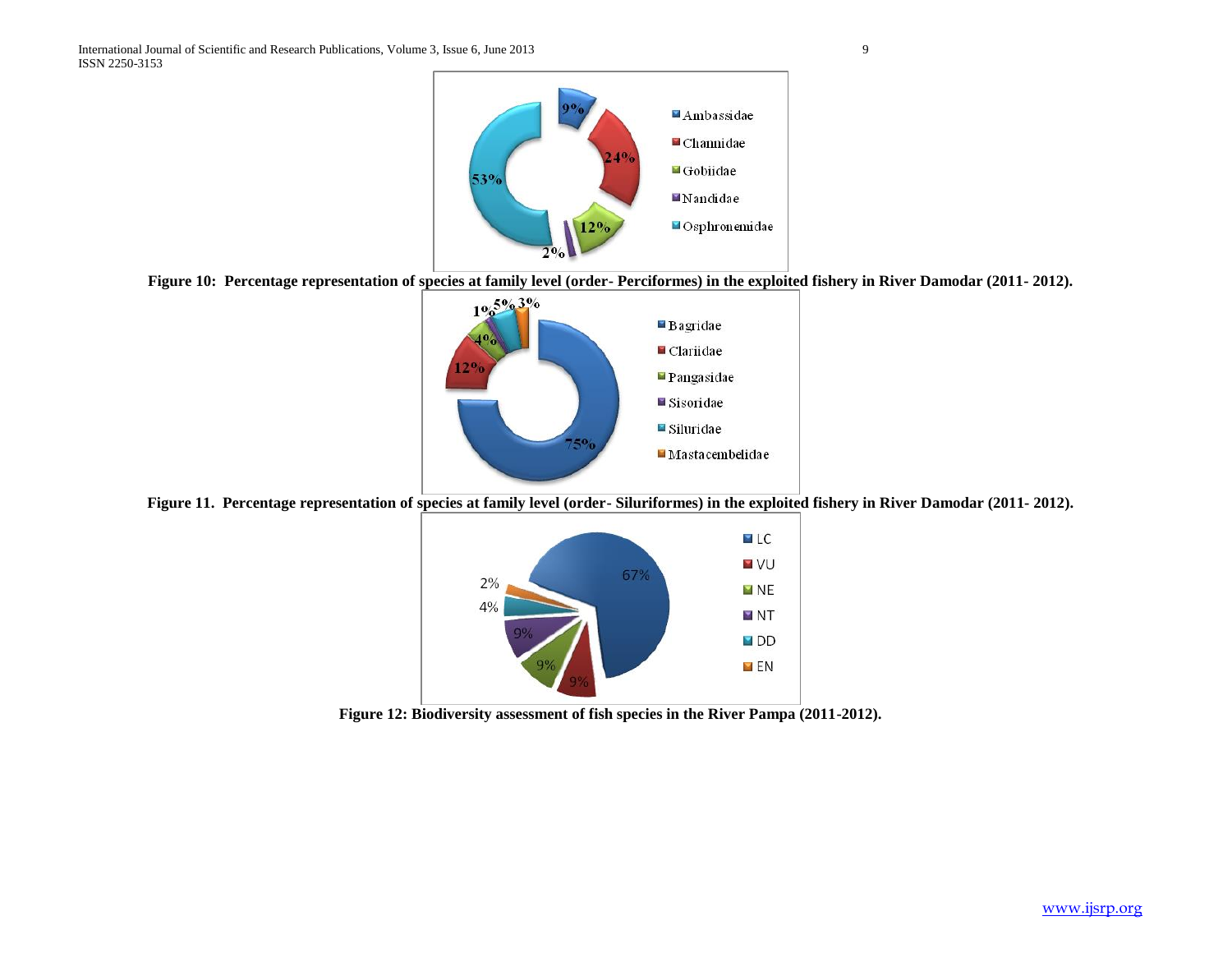

Figure 13: Percentage representation of available species (error bars with percentage error) at family level (under each order) in the exploited fishery in River **Damodar (2011- 2012).**